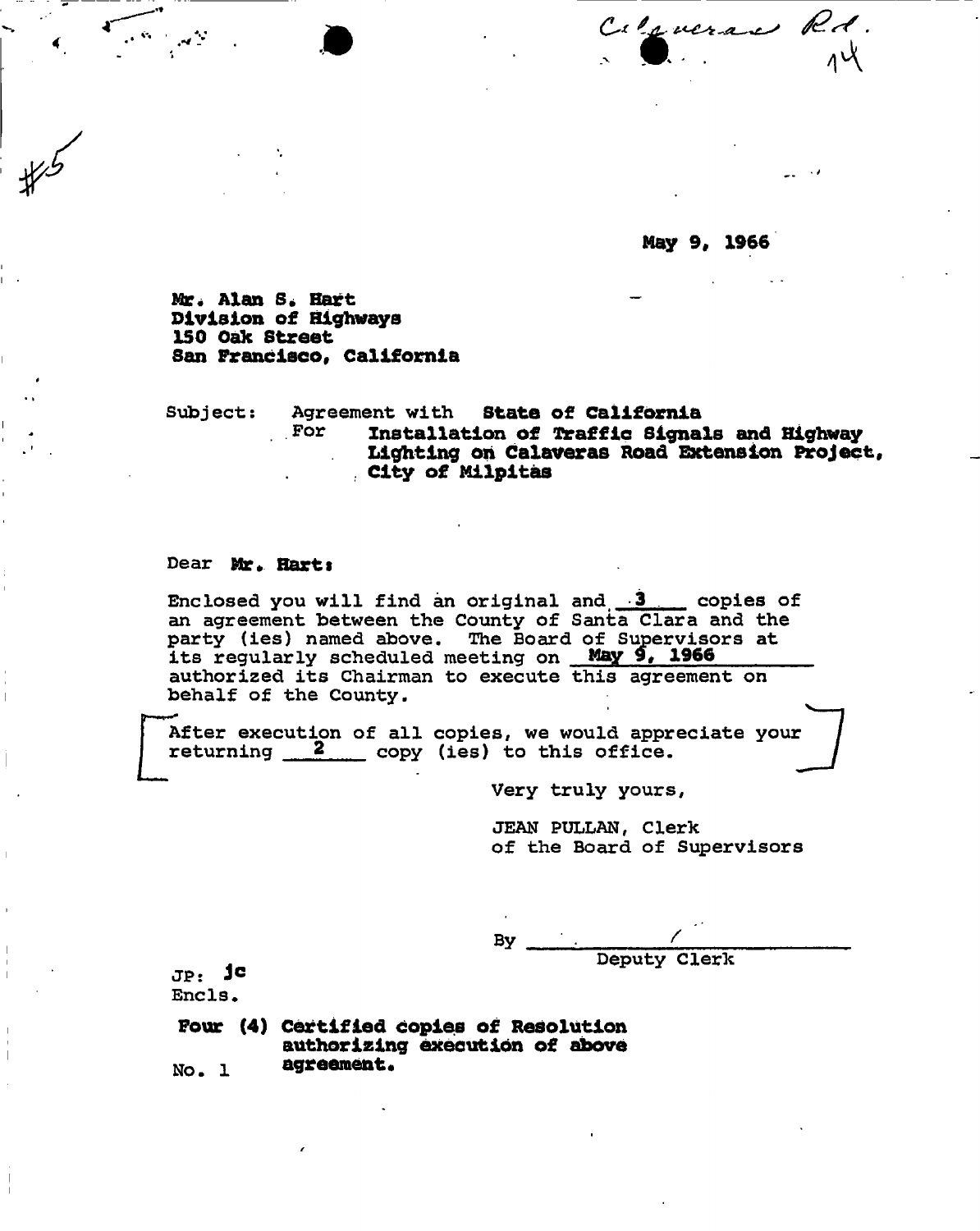## AGREEMENT

The County of Santa Clara, a political subdivision of the The County of Santa Clara, a political subdivision of the State, of California, hereinafter referred to as '\*C0UNTY<sup>n</sup>y : and. the State of California, Department of Public Works, Division of Highways, hereinafter referred to as "STATE" do enter into the following Agreement:

WHEREAS. County contemplates construction of an extension of Calaveras Road between State Highway Routes 680 (Main Street) and 237 (Alviso-Milpitas Road) all within the City of Milpitas; and  $237j$ 

194182

WHEREAS, State and County contemplate installation of traffic control signal systems and highway lighting at the intersection of the proposed extension of Calaveras Road with said Routes  $680$  and  $237$ ; and

WHEREAS', County is willing to include installation of said signal systems and highway lighting in County's construction contract for said extension of Calaveras Road; and

. WHEREAS, State and County desire to jointly participate in financing said traffic signal system and highway lighting installation and desire to specify the proportionate share of costs to be borne by each, and to provide herein for future maintenance of said improvements.

> NOW, THEREFORE, IT IS AGREED AS FOLLOWS: ; NOW, THEREFORE, IT IS AGREED AS FOLLOWS\*

> > $\ddagger$  :

For and in consideration of the covenants and conditions to be kept and performed by State as set forth herein, County to be kept and performed by State as set for  $\kappa$  for  $\kappa$  for  $\kappa$  for  $\kappa$  for  $\kappa$  for  $\kappa$  for  $\kappa$ 

agrees.: In connection with County's proposed construction lb) In connection with County's proposed construction *i*  cause to be constructed, the aforesaid traffic control signal systems and highway lighting, through construction by County

 $-1-$ 

•DUPLICATE ORIGINAL

 $\cdot$   $\cdot$ 

1

**2** 

**3** 

**4** 

**5** 

**6** 

**7** 

**8** 

**9** 

**10** 

**11** 

12

**13** 

**14** 

**15** 

**16** 

**17** 

18

**19** 

20

21

**22** 

**23** 

**24** 

**25** 

26

**27** 

28

**29** 

**30** 

**31**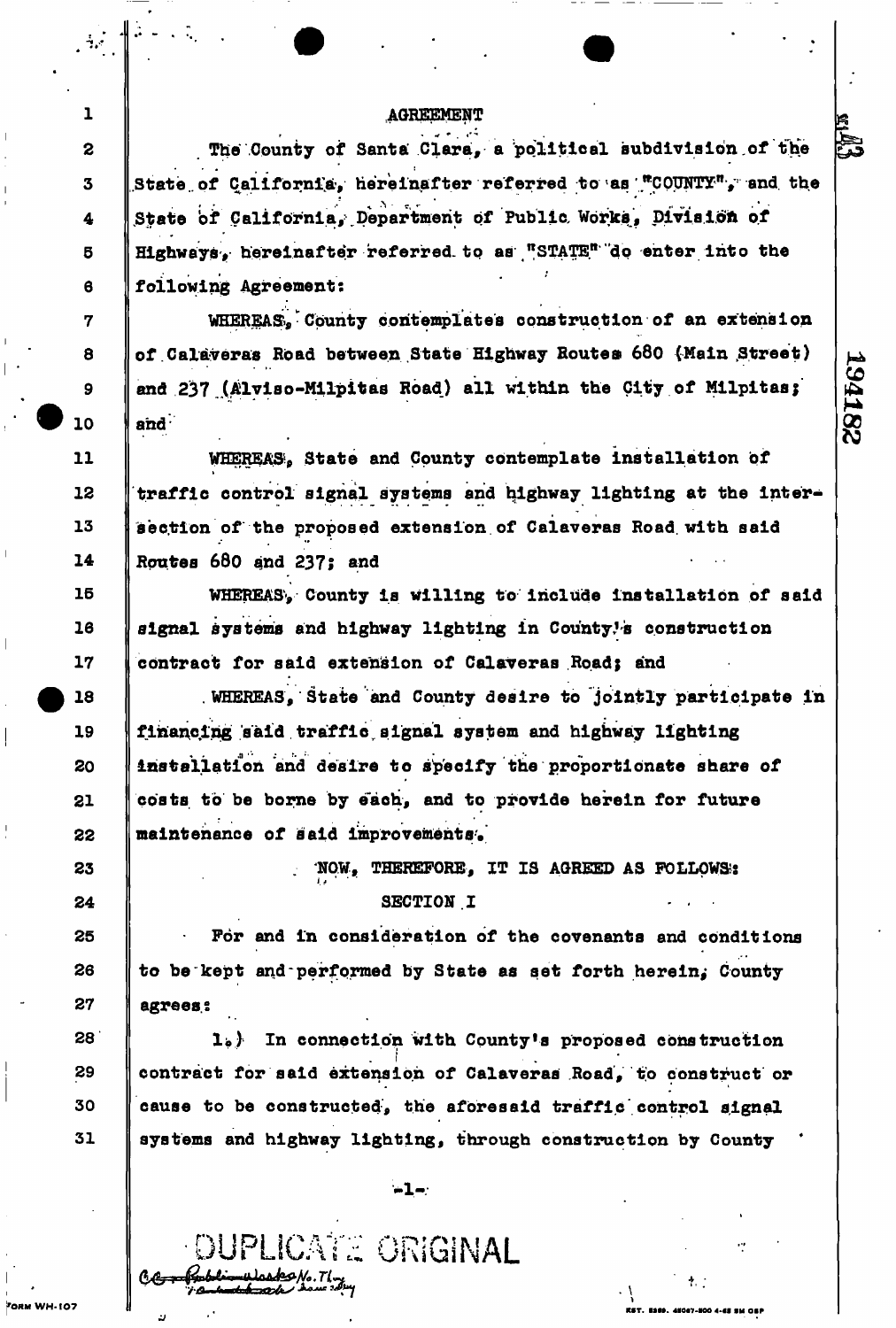forces, or by contracts with construction contractors licensed by the State of California, said contracts to be carried out In accordance with the laws governing County with reference to the . character of the work to be done thereunder, and to be completed in conformity with plans and specifications of County and to the satisfaction of and subject to the approval of State,

 $2<sub>e</sub>$ ) To bear the entire expense of preparation of plans I» T, »• and specifications', and one-half of the construction engineering costs and construction costs required to complete the traffic control signal systems and highway lighting referred to herein, plus the entire cost of all other work incident to said extension of Calaveras Road.

3.) To reimburse State for County's proportionate share of the cost of maintenance and operation of said highway lighting and/or traffic signals, such share to be determined in the manner provided in that agreement for maintenance of traffic signals and Intersection lighting on State highways within the County which is in effect at the time said costs are incurred.

#### SECTION II

For and in consideration of the covenants and conditions to be kept and performed by County as set forth in this Agreement, State agrees:

1.) Following completion and acceptance by County of the construction contract for signal systems and highway lighting referred to herein, and promptly upon receipt from County for a detailed statement therefor; to pay County one-half of the actual cost to County for construction and construction engineering required to complete said traffic control signal systems and highway lighting.

It is estimated that State's share of the installation is \$17,500. The actual amount of State's share will be determined

> *\*. **EST. 5389. 45057-800 4-68 BM OSP**

**-2- :** 

WH-107

\*

1

**2** 

**3** 

**4** 

**5** 

**6** 

**7** 

**8** 

**9** 

10

**11** 

**12** 

**13** 

**14** 

**15** 

**16** 

**17** 

18

**19** 

20

21

22

**23** 

**24** 

**25** 

**26** 

27

**29** 

`28

**30** 

**31** 

 $\mathcal{L}$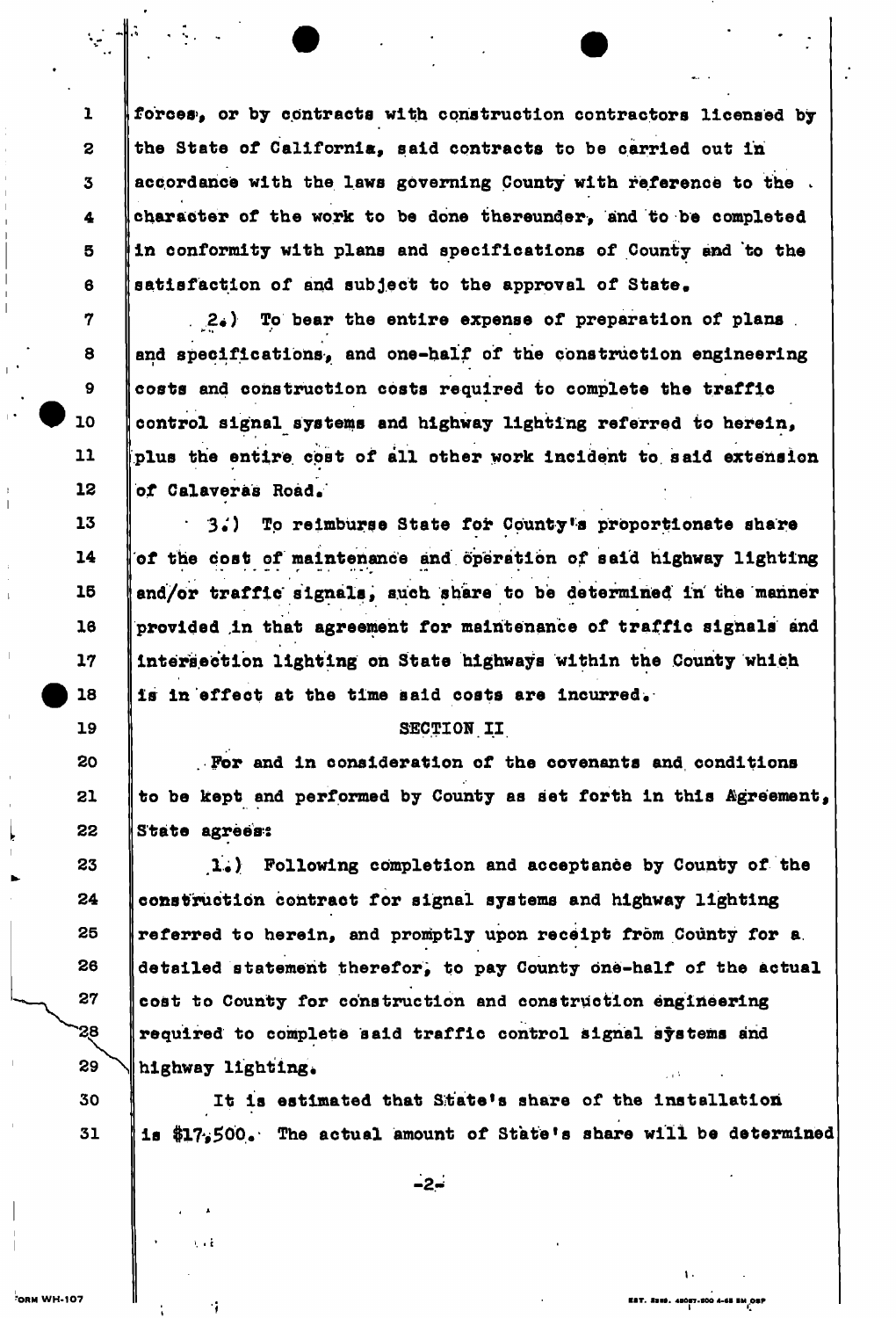after the traffic control signal installations are completed but in no event shall State's share exceed \$17.500 unless otherwise provided in a subsequent agreement between County and State.

20) To maintain and operate the entire traffic control signal systems and highway lighting as constructed.

# SECTION III

IT IS UNDERSTOOD AND AGREED that neither State nor any officer or employee thereof shall be responsible for any damage •or liability occurring by reason of anything done or omitted to be done by County under or in connection with any work, authority or jurisdiction delegated to County under this Agreement. It is also understood and agreed that, pursuant to Government Code Section 895.4. County shall fully indemnify and hold State harmless from any liability Imposed for injury (as defined by Government Code Section 810.8) occurring by reason of anything done or omitted to be done by County under or in connection with any work, authority or jurisdiction delegated to County under this Agreement. .

IT IS. UNDERSTOOD AND AGREED, that neither County nor any officer or employee thereof, is responsible for any damage or liability occurring by reason of anything done or omitted to be done by State under or in connection with any work, authority or jurisdiction not delegated to County under this Agreement. *It* is also understood.and agreed that, pursuant to Government Code Section 895.4. State shall fully indemnify and hold County harmless from any liability imposed for injury (as defined by Government Code Section  $610*8$ ) occurring by reason of anything done or omitted to be done by State under or in connection with any work, authority or jurisdiction not delegated to County under this Agreement.

 $-3-$ 

n r . urn . HOIT-KM 4-SB *au* OSP

p

1

**2** 

**3** 

**4** 

**5** 

6

المتاريخ وأقرار

**7** 

**8** 

**9** 

10

**11** 

**12** 

**13** 

**14** 

**15** 

**16** 

**17** 

18

**19** 

**20** 

**21** 

**22** 

**23** 

**24** 

**25** 

26

**27** 

28

**29** 

**30** 

**31** 

 $\mathbf t$  .  $\mathbf s$  ,  $\mathbf s$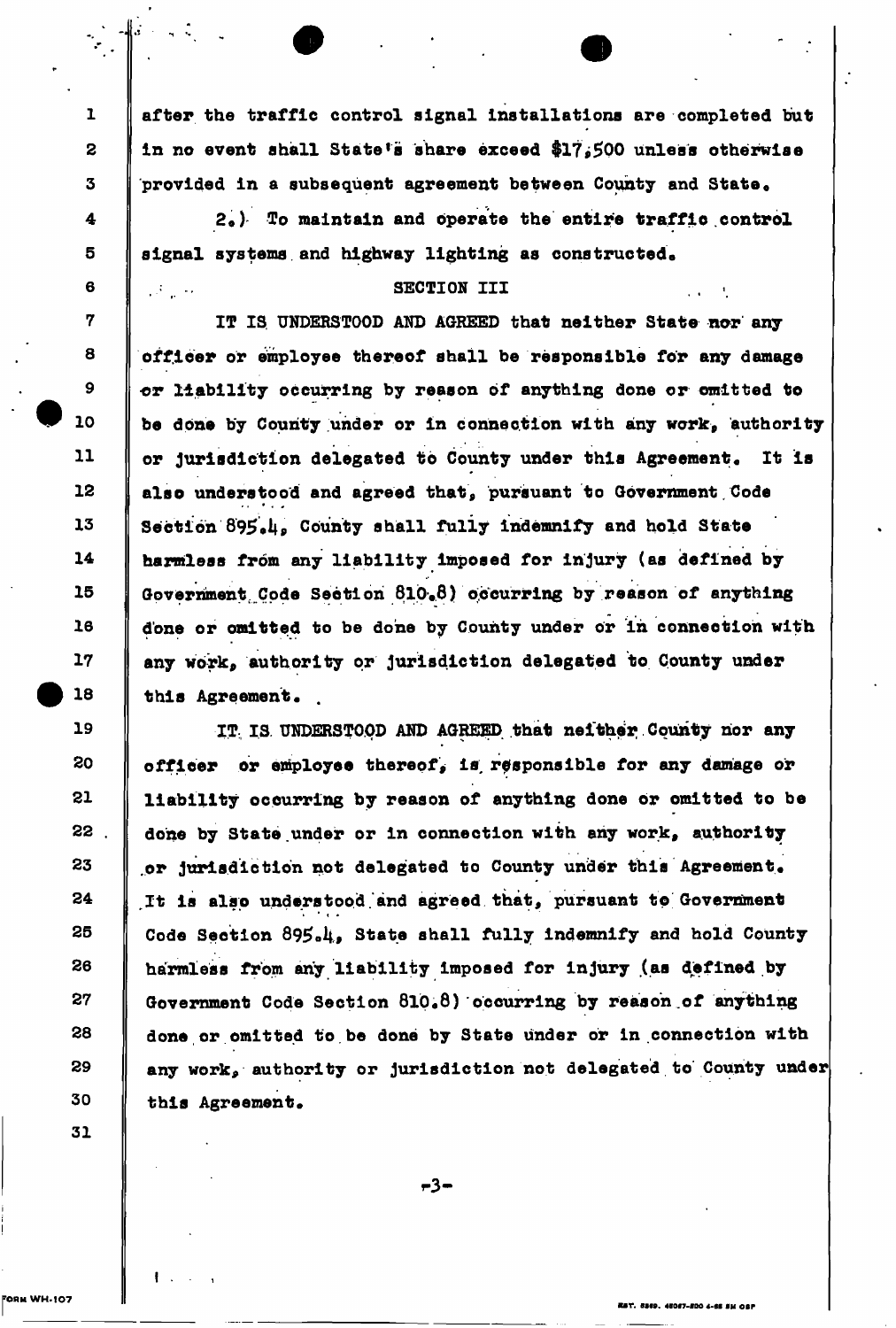1 IN WITNESS WHEREOF, the parties hereto have caused this **2**  Agreement to be executed by their respective officers, duly **MAY 9-1968**<br>**1966, and 3**  authorized, by County this  $\qquad \qquad$  day of **4**  by State this  $q \nleq$  day of **1966 • 5 6**  APPROVAL RECOMMENDED? STATE OF CALIFORNIA Department of Public Works **7**  Division of Highways. **8**  J. C. WOMACK Deputy Districy Engineer State Highway Engineer **9**  APPROVED AS TO FORM AND PROCEDURE: **10**  By\_ Veputy Staxe Highway Engineer **11**  COUNTY OF SANTA CLARA 12  $\overline{\mathtt{Count}}$ **By** Chairman, **13 Board of** Supervisors **14 Attorney, Department of**  Attest: **Public Works 15**  Clerk Board of Supervisors 16 **17 18 19**  20 21 **22 23 24 25**  26 **27 28 29 30 31** 

 $\cdot$   $\cdot$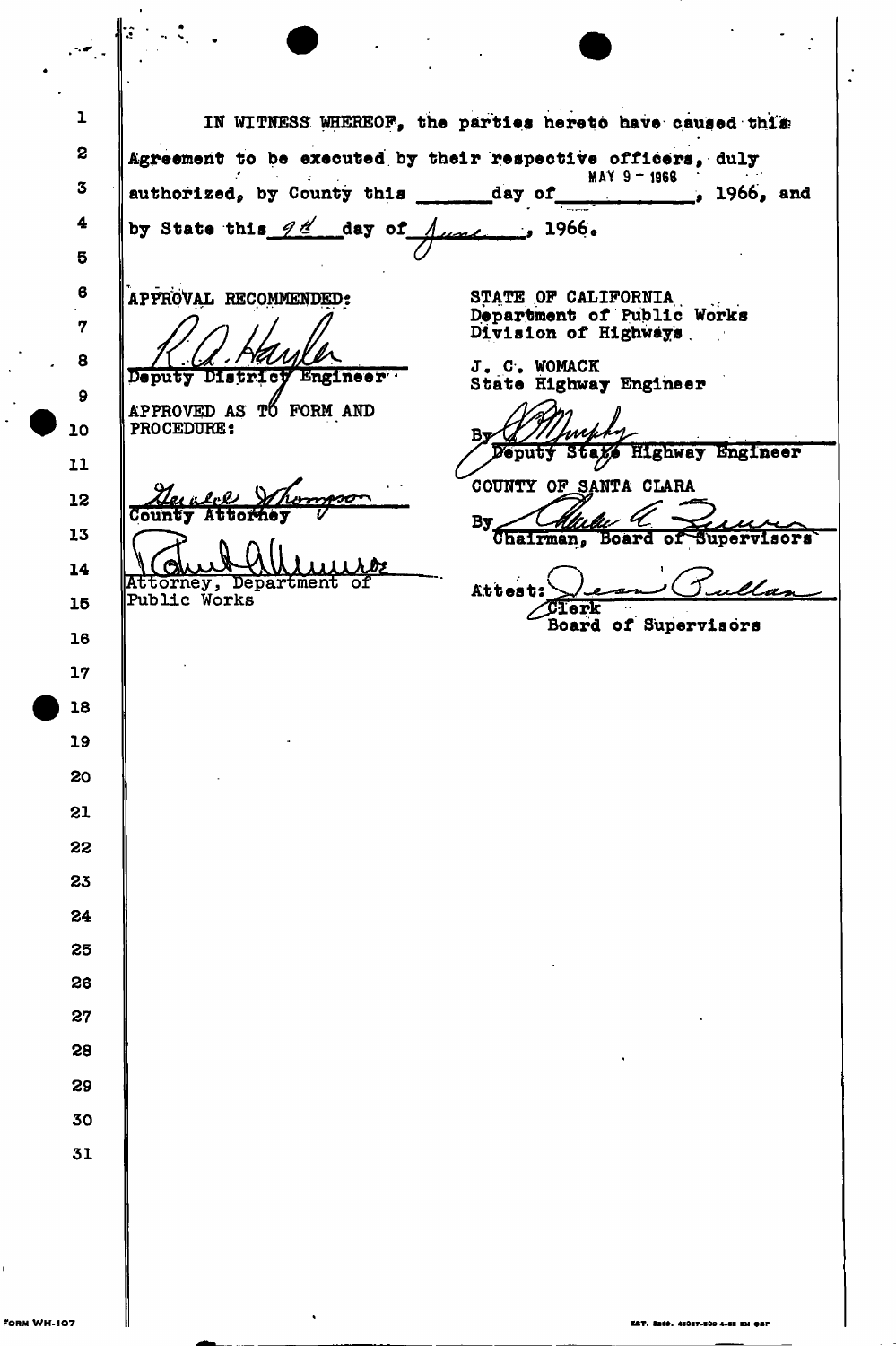STATE OF CALIFORNIA—TRANSPORTATION AGENCY **EDMUND G. BROWN, Governor** 

DEPARTMENT OF PUBLIC WORKS **DIVISION OF HIGHWAYS**  P. O. BOX 3366 RINCON ANNEX, SAN FRANCISCO 94119





July 6, 1966

04-SC1-237  $\frac{Calayeras$  Road/Extension<br>331200 0 0 0 lont slignts -

Mr. James T. Pott Director of Public Works County of Santa Clara 20 West Hedding Street San Jose., California

Dear Mr. Pott:

Attach.  $\frac{1}{1 + \frac{1}{2} + \frac{1}{2} + \frac{1}{2}}$ 

المنابي المأمونين

 $4.4$   $-1.4$ 

Attached for the files of the County of Santa Clara is one fully executed copy of Cooperative Agreement #43-194182, between County and State, executed by the State on June 9, 1966, which provides for State's financial participation in the installation of traffic control signals and highway lighting at the intersections of the proposed extension of Calaveras Road with State Routes 237 (Alviso-Milpitas Road) and 680 (Main Street) in the City of Milpitas.

Please accept our apologies for the delay in processing and delivering this document to the County.

Very truly yours,

ALAN S. HART District. Engineer

By  $\mathcal{L}$   $\mathcal{L}$ dentene

R. G. SALENTINE Asst. City and County Cooperative Projects Engineer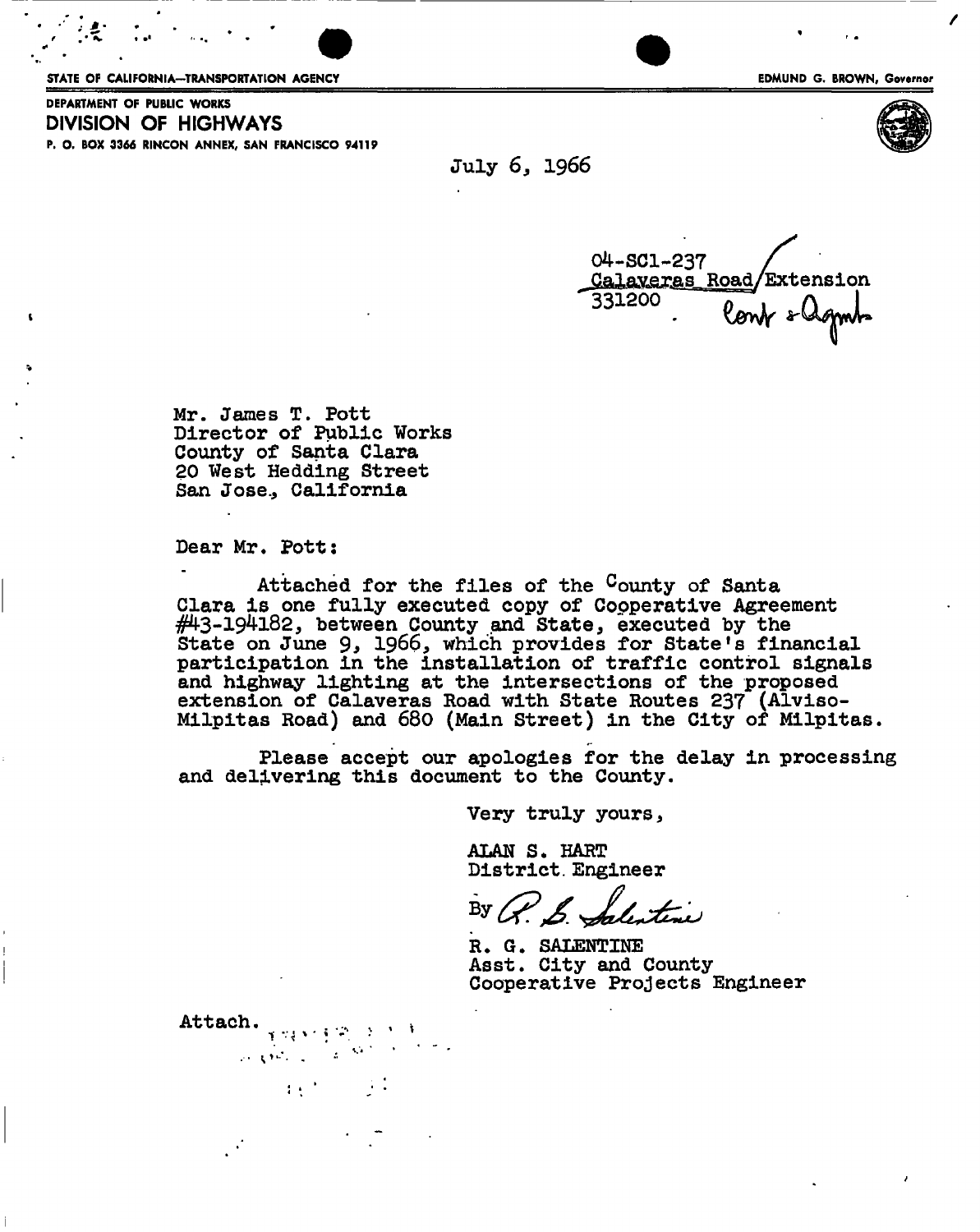

 $\mathbb{Z}^{\mathbb{Z}}$ 

**COUNTY ENGINEER** 

RECEIVED<br>DEPT. OF PUBLIC WORKS **JUL 7 1966** 

i portugal de la política de la política de la política de la política de la política de la política de la pol<br>La política de la política de la política de la política de la política de la política de la política de la po  $\mathcal{L}^{\text{max}}_{\text{max}}$  ,  $\mathcal{L}^{\text{max}}_{\text{max}}$  $\frac{1}{\sqrt{2}}$ a la constitución del proporciones de la proporciones de la constitución de la constitución de la constitución<br>En la constitución de la constitución de la constitución de la constitución de la constitución de la constituc  $\frac{\partial}{\partial x^2} = \frac{\partial}{\partial x^2} + \frac{\partial}{\partial y^2} + \frac{\partial}{\partial z^2} + \frac{\partial}{\partial z^2}$ 

 $\mathcal{L} \in \mathcal{L}^{\mathrm{loc}}_{\mathrm{loc}}$ ್ಲಿ ಪ್ರಸ್ತುತಿ<br>ಪ್ರಮುಖ ಕಾರ  $\mathcal{O}$  $\frac{1}{\sqrt{2}}\left(\frac{1}{\sqrt{2}}\right)^{2}\frac{1}{\sqrt{2}}\left(\frac{1}{\sqrt{2}}\right)^{2}$  $\begin{pmatrix} 1 & 1 \\ 1 & 1 \end{pmatrix}$ 

 $\frac{1}{2} \sum_{i=1}^n \frac{1}{2} \sum_{j=1}^n \frac{1}{2} \sum_{j=1}^n \frac{1}{2} \sum_{j=1}^n \frac{1}{2} \sum_{j=1}^n \frac{1}{2} \sum_{j=1}^n \frac{1}{2} \sum_{j=1}^n \frac{1}{2} \sum_{j=1}^n \frac{1}{2} \sum_{j=1}^n \frac{1}{2} \sum_{j=1}^n \frac{1}{2} \sum_{j=1}^n \frac{1}{2} \sum_{j=1}^n \frac{1}{2} \sum_{j=1}^n \frac{1}{2} \sum_{j=$ 

 $\frac{1}{\sqrt{2}}$ 

 $\label{eq:2} \frac{1}{\sqrt{2}}\left(\frac{1}{\sqrt{2}}\right)^2\left(\frac{1}{\sqrt{2}}\right)^2\left(\frac{1}{\sqrt{2}}\right)^2\left(\frac{1}{\sqrt{2}}\right)^2.$ 

 $\mathbf{r}$ 

 $\mathcal{A}$ 

 $\mathbb{R}^3 \times \mathbb{R}^3$  .  $\mathbb{R}^3$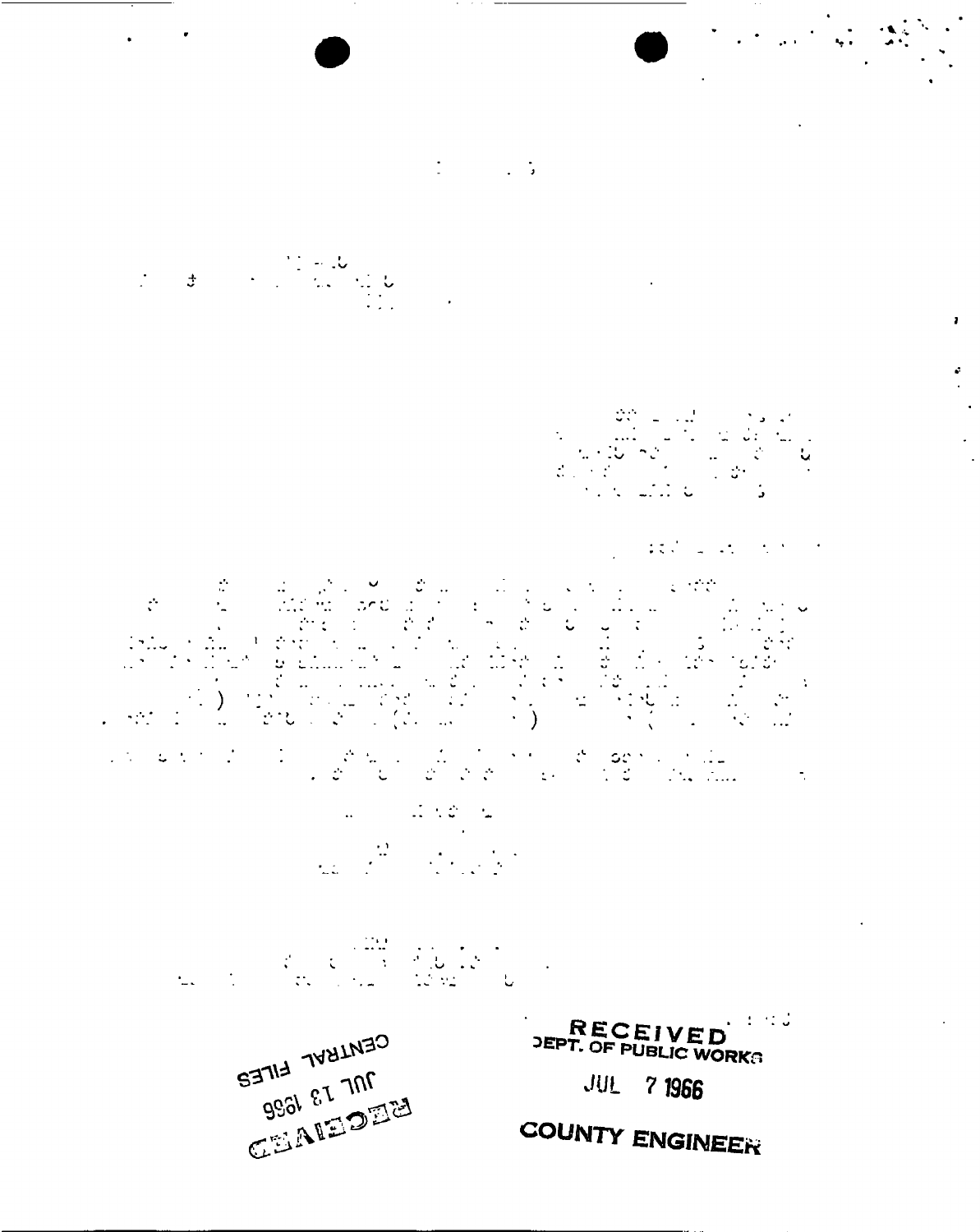RESOLUTION OF THE BOARD OF SUPERVISORS AUTHORIZING EXECUTION OF A COOPERATIVE AGREEMENT FOR CALAVERAS ROAD EXTENSION PROJECT

The Board of Supervisors of the County of Santa Clara, State execute on behalf of the County of Santa Clara that certain agreement between the State of California, Department of Public Works (Division of Highways) and the County of Santa Clara providing for State's financial participation in the installation of traffic control signal system and highway lighting at the intersections of the proposed extension of Calaveras Road with State Routes 237 (Milpitas-Alviso Road) and 680 (Main Street) in the City of Milpitas. of California, hereby authorize the Chairman of this Board to

Passed and adopted by the Board of Supervisors of the County of Santa Clara, State of California on MAY 9 - 1966 by the following vote:

AYES: Supervisors Della Maggiore Spangler Mehrkens Sanchez Quinn NOES: Supervisors None ABSENT: Supervisors None

Board of Supervisors

ATTEST: JEAN PULLAN Clerk of the Board of Supervisors

APPROVED AS TO FORM:

JOHN R. KENNEDY Acting County Counsel

By Heraeco Johannon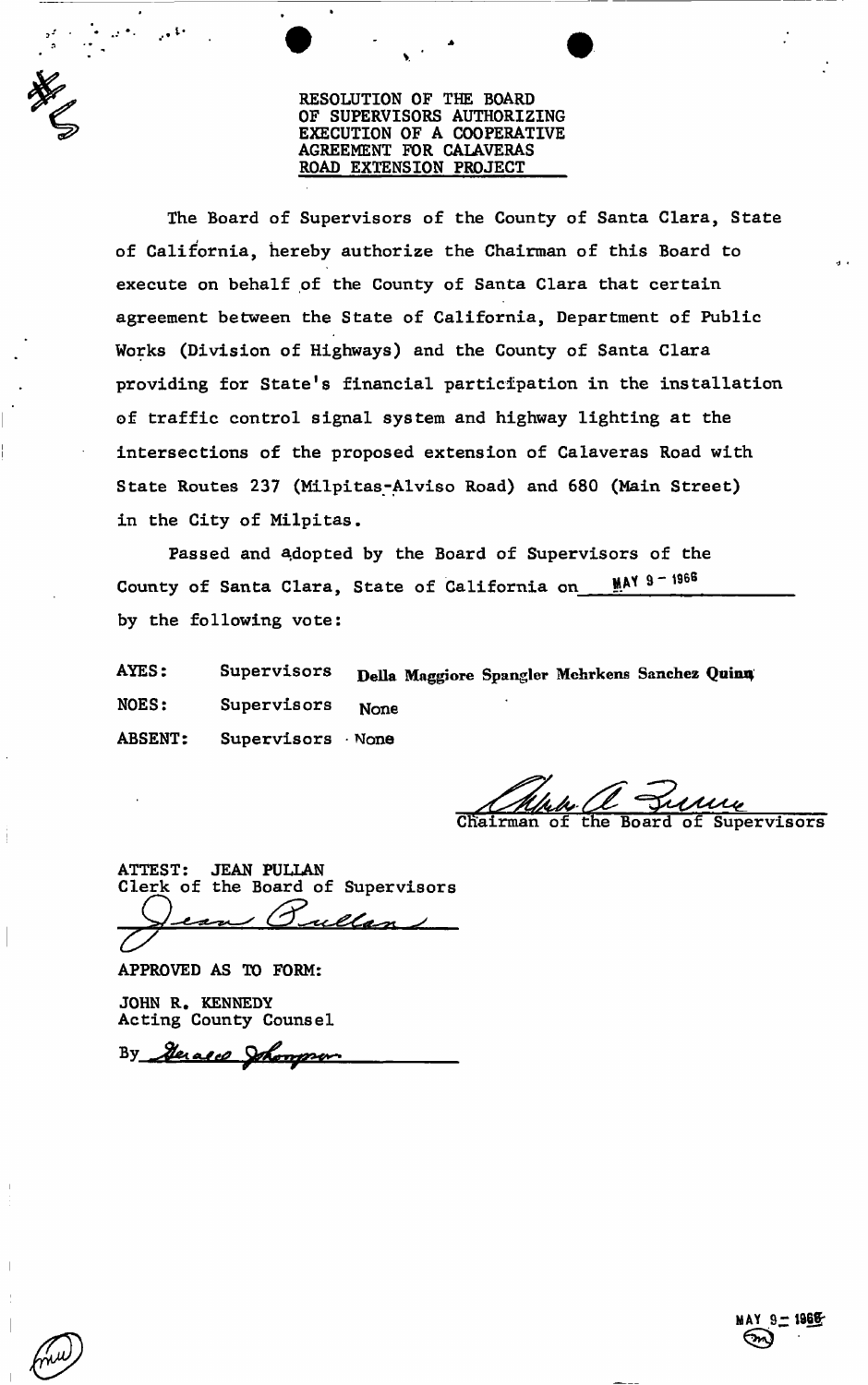| $\mathbf{L} = \mathbf{L}$<br><b>čounty</b> | $\sim$ $\sim$ $^{\circ}$<br>of santa clara          |                | S.D.            |     |
|--------------------------------------------|-----------------------------------------------------|----------------|-----------------|-----|
| $\bullet$                                  | TRANSMITTAL MEMORANDUM<br>5<br>DEPARTMENT OF PUBLIC | WORKS<br>DATE: | April 27, 1966  |     |
| FOR:                                       | BOARD OF SUPERVISORS AGENDA OF                      | May 9          | 19 <sub>1</sub> | -66 |
| FROM:                                      | Steffani, Design, Public Works                      |                |                 |     |

**1) Cooperative Agreement with the State of California for TITLE: the Installation of Traffic Signals and Highway Lighting ' on the Calaveras Road Extension Project in the City of**  Milpitas.

**2) Resolution authorizing Execution of Agreement. <sup>&</sup>gt; »** 

### **DESCRIPTION:**

**The proposed agreement provides that the County install traffic signals and highway lighting at the intersections of Calaveras Road with Main Street and at Calaveras Road with Milpitas Alviso Road, in connection wi£h -the proposed Calaveras Road Extension (non-expressway) project.** 

**The State's proportionate share of cost for the signal and lighting system installation is limited to one-half of the actual cost to the County.** 

**It is estimated that the State's share of the installation will be \$17,500.00 payable upon receipt from County of a detailed s tatement.. after completion and acceptance of the project by County.** 

**^ Approval is recommended. If approved, the original and three (3) copies of the executed agreement and four (4) certified copies of the resolution authorizing execution should be mailed to Mr. Alan S. Hart, Division of Highways, 150 Oak Street, San Francisco, California.** 

| $\texttt{ECS:JYT:}\texttt{cw}$ |  |
|--------------------------------|--|
|--------------------------------|--|

|                  | AGENDA DATA |
|------------------|-------------|
| $\mathtt{DATE:}$ |             |
| ITEM NO:         |             |
| BOARD ACTION     |             |
|                  |             |
|                  |             |

**APPROVED:** 

**JAMES T. POTT, COUNTY ENGINEER** 

 $\bigvee$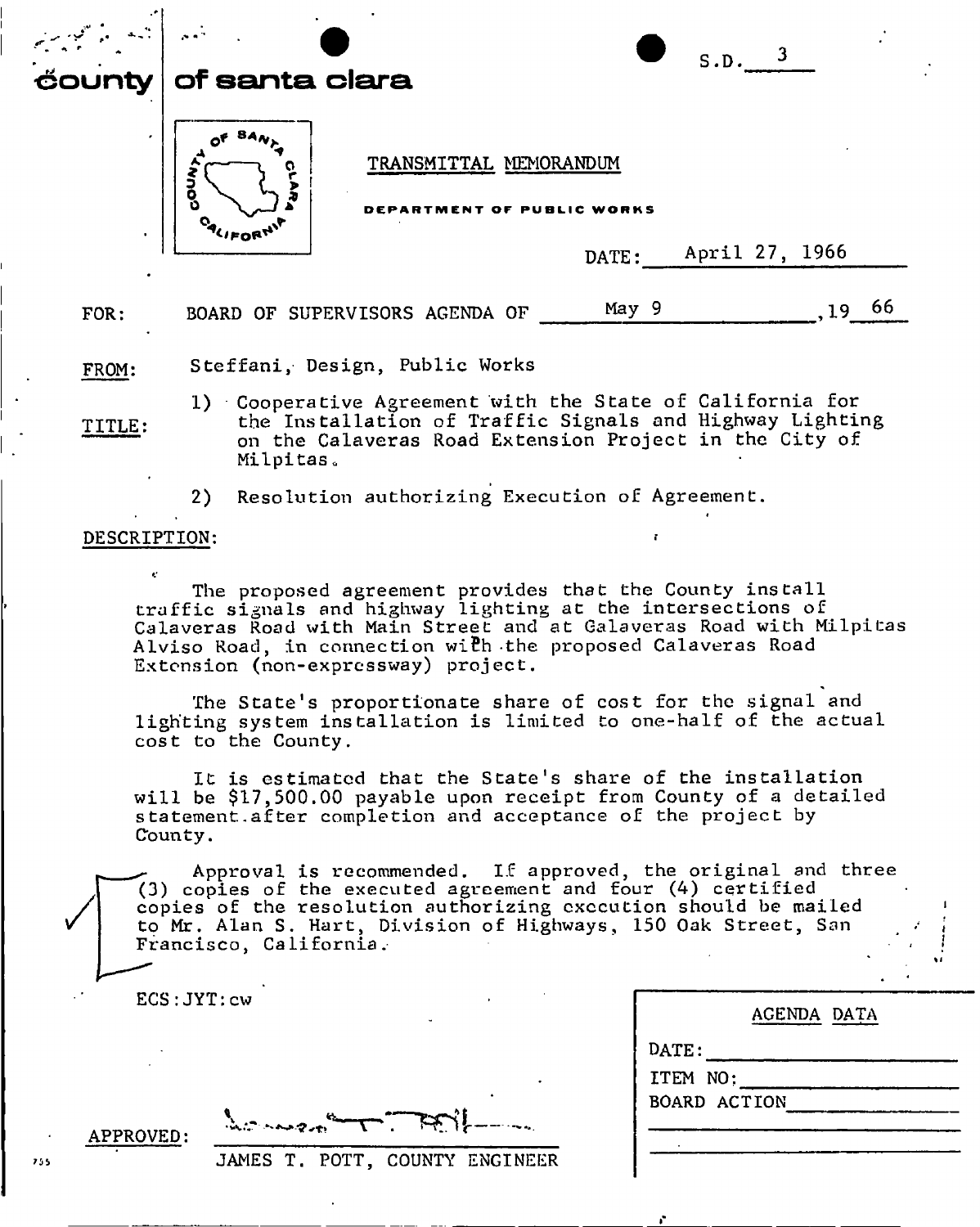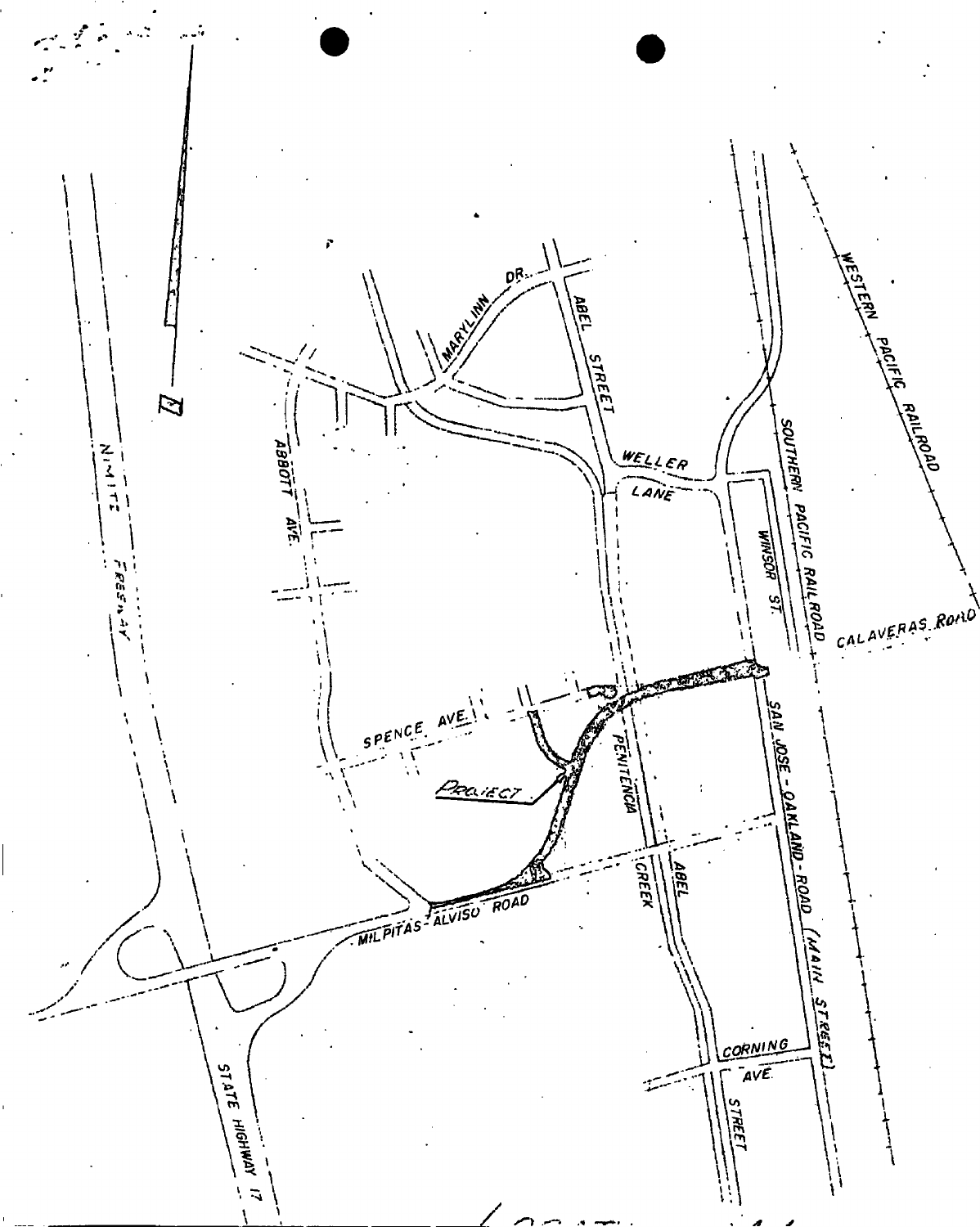STATE OF- CALIFORNIA—TRANSPORTATION AGENCY EDMUND G. BROWN, Governor and STATE EDMUND G. BROWN, Governor

» *J* - . . - V •



bEPARTMENT OP PUBLIC WORKS **DIVISION OF HIGHWAYS**  P. O. BOX 3366 RINCON ANNEX, SAN FRANCISCO 94119

April 22, 1966

04-SC1-237 Proposed Calaveras Road Extension

Mr. James T. Pott Director of Public Works County of Santa Clara - 20 West Hedding Street San Jose, California

ATTENTION: Mr. Jess Torres

*1* 

Dear Mr. Pott:

Attached are the original and four copies of the proposed Cooperative Agreement between the State and Santa Clara County providing for State's financial participation in the installation of traffic control signal system and highway lighting at the intersections of the proposed extension of Calaveras Road with State Routes 237 (Alviso-Milpitas Road) and 680 (Main Street) in the City of Milpitas.

The proposed Agreement provides that the County will include the installation of signal control systems at the two above mentioned intersections, in connection with the County's contemplated construction contract for the extension of Calaveras Road.

State's proportionate share of cost for the signal system installations involved in this contract will be limited to one-half of the actual cost to the County for construction and construction engineering required to complete the traffic control signal systems and highway lighting at the two above mentioned intersections. It is estimated that State's share of the installation will be \$17,500. The actual amount of State's share will be determined upon completion of the work, but in no event shall State's share exceed \$17,500 unless provided for in a subsequent Agreement between the County and the State.

\